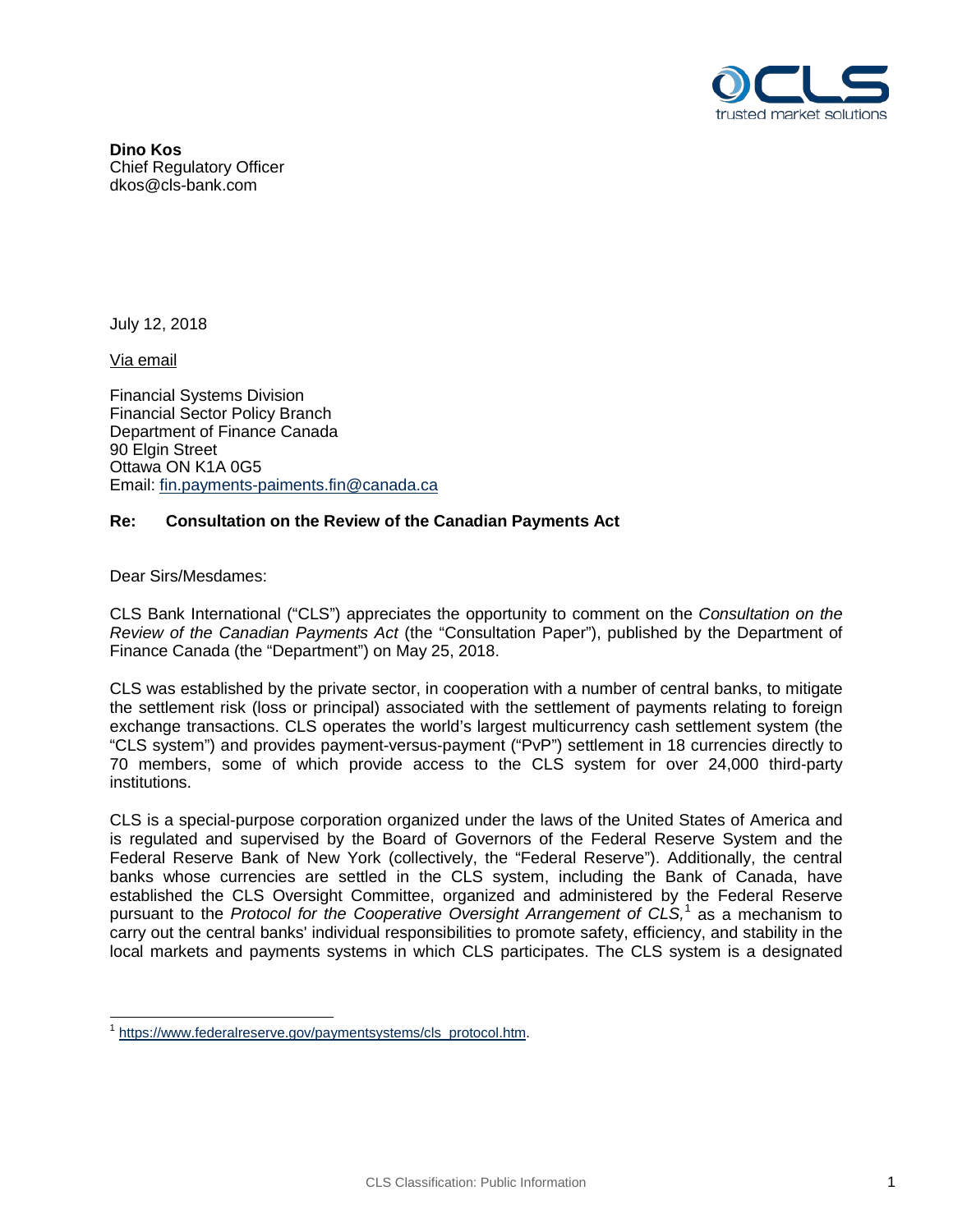

system in Canada under the *Payment Clearing and Settlement Act* (the "PCSA").<sup>[2](#page-1-0)</sup> As a systemically important financial market infrastructure ("FMI"), CLS is subject to the CPMI-IOSCO *Principles for financial market infrastructures* (the "PFMI"), as applicable to payment systems.[3](#page-1-1)

CLS maintains an account with the central bank for each eligible currency, and all payments to and from CLS's central bank accounts are made through the applicable real time gross settlement ("RTGS") system. For all eligible currencies except for the Canadian dollar, CLS is a direct participant in, and maintains direct connectivity to, the applicable RTGS system. CLS is not a direct participant in the Large Value Transfer System ("LVTS") operated by Payments Canada. Instead, the Bank of Canada participates in the LVTS on CLS's behalf, with which it exchanges payment and reconciliation messages via the SWIFT FIN network.

CLS's comments are directed to Section 4.3 of the Consultation Paper (Lynx and Systemically Important FMIs).

## **Q: "What are your views on whether and how to broaden membership so that systems that are designated by the Bank of Canada as systemically important financial market infrastructures can directly access Lynx?"**

CLS welcomes the Department's review of Payments Canada's membership structure in connection with the modernization initiative and strongly supports legislative changes to section 4(2) of the *Canadian Payments Act* (the "Act") to enable direct access to Lynx for international payment systems and other FMIs designated as systemically important under the PCSA and subject to collective oversight arrangements that include the Bank of Canada.

Enabling direct access for such institutions would promote the Government's three public policy objectives: safety and soundness, efficiency, and user interests. [4](#page-1-2) With regard to safety and soundness, CLS agrees that risk exposure to Lynx and Lynx participants would be limited given the fact that designated FMIs overseen by the Bank of Canada must meet stringent risk management standards (i.e., the PFMI).<sup>[5](#page-1-3)</sup> Moreover, broadening membership eligibility to FMIs designated under the PCSA would lower operational risks and costs, allowing such FMIs to deliver their services to end-users in a more efficient manner. Lastly, CLS notes that although it is a private sector institution, it was founded in cooperation with several central banks (including the Bank of Canada) with a mission to provide risk mitigation services to its end-users, and in doing so, mitigates systemic risk in the global FX market more broadly.

\* \* \*

<span id="page-1-0"></span> $2$  Additionally, CLS has been designated as a systemically important financial market utility by the United States Financial Stability Oversight Council and has been designated under finality legislation in various other jurisdictions.

<span id="page-1-1"></span><sup>3</sup> [http://www.bis.org/cpmi/publ/d101a.pdf.](http://www.bis.org/cpmi/publ/d101a.pdf)

<span id="page-1-2"></span><sup>4</sup> *See* Consultation Paper, Section 2.

<span id="page-1-3"></span><sup>5</sup> *See* Consultation Paper, Section 4.3.